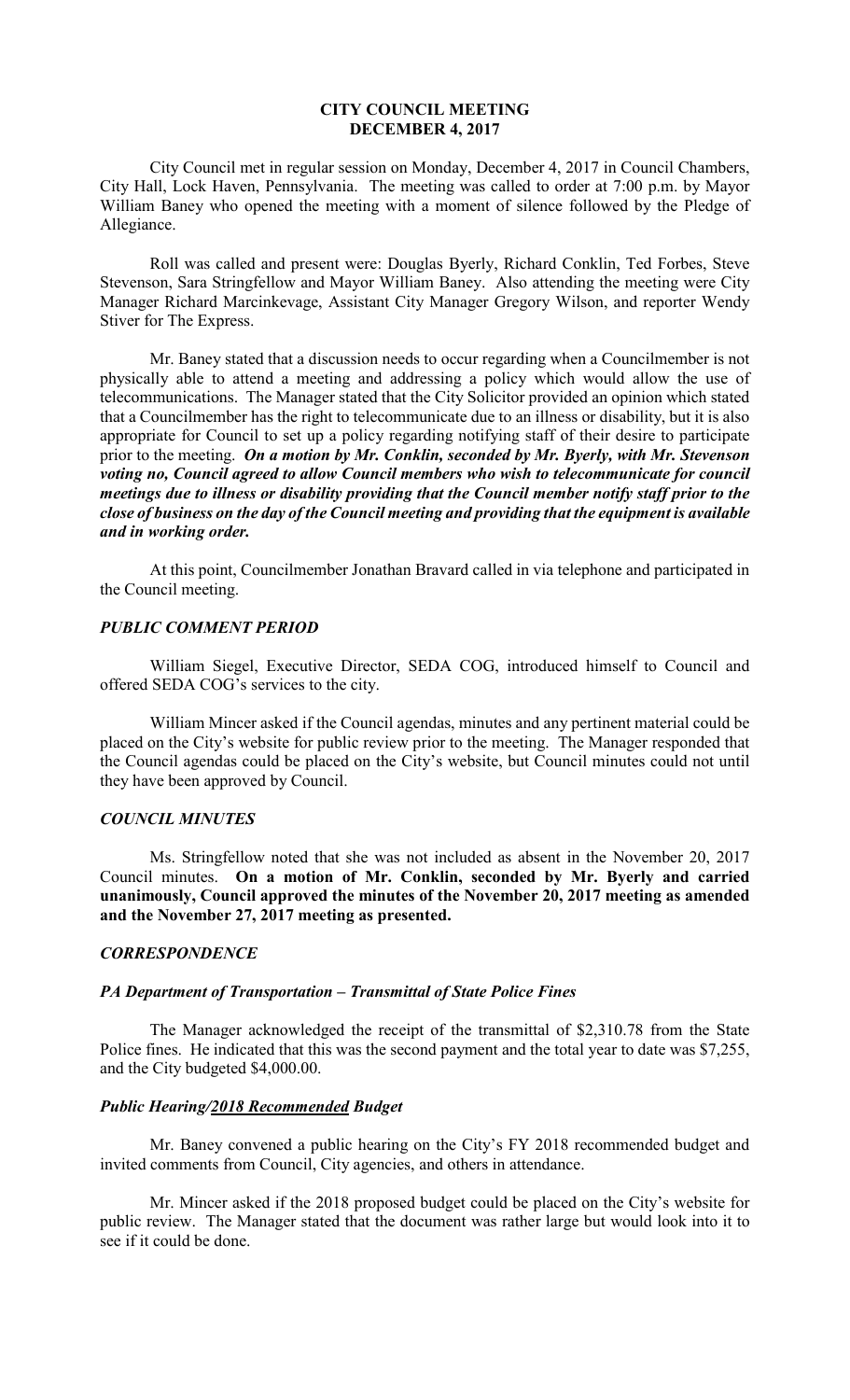Kasey Blesh, Manager, Downtown Lock Haven, Inc., addressed Council and asked Council to consider providing \$15,000.00 to help with their organization's operations. Ms. Blesh described several programs offered by their agency.

 Mr. Baney stated that he and Mr. Conklin were approached by a member of the Sons of Italy about their offer to purchase garbage cans for the downtown and challenged other organizations to provide funding for this project. He asked Ms. Blesh if she was aware of this challenge, and she replied she was and as a member of the Eagles they were considering this challenge. The Manager added that the Planning and Development Coordinator Maria Boileau sent letters to various organizations notifying them of the Son's challenge. Ms. Boileau stated they were given until December 15, 2017 to respond to the City.

 There being no further comments, the Manager stated that the proposed adoption of the 2018 budget is scheduled for December 18, 2017. He added that there will be a budget work session after the Council meeting to discuss Water, Sewer and Levee budgets.

#### *OLD BUSINESS*

### *Ordinance Amending Budget of the General Fund/Keystone Grant (Ross Library)*

The Manager presented an Ordinance amendment to the General Fund to recognize the revenue and expenses for the 2016 Ross Library Keystone Grant in the amount of \$88,890.00. He noted first reading was held on November 27, 2017 and there have been no changes since that time. *On a motion of Mr. Conklin, seconded by Ms. Stringfellow and carried unanimously, the following Ordinance was approved on second reading:*

### ORDINANCE NO. 976

# AN ORDINANCE AMENDING THE BUDGET OF THE GENERAL FUND

## *Consideration of a resolution prohibiting the location of a Category 4 licensed casino facility within the City*

 The Manager presented a Resolution prohibiting the location of a Category 4 licensed casino facility within the City. *On a motion of Mr. Conklin, seconded by Mr. Forbes with Mr. Stevenson and Mr. Baney voting no, Council approved a Resolution prohibiting the location of a Category 4 licensed casino facility within the City. (Res. #1288)*

#### *NEW BUSINESS*

# *Consideration of an amendment to Delta Airport Consultant's Engineering Agreement for the Airport Easement Acquisition Project*

 The Manager presented an amendment to Delta Airport Consultant's engineering agreement. He stated that the City entered into an agreement with Delta to provide survey, appraisals, acquisition and environmental assessment services relating to an Airport Easement Acquisition Project at a total cost of \$225,689 of which the city receives 90% federal funding and 5% state funding. He added that the amendment would add surveys, appraisals, and acquisition services for four additional parcels at cost not to exceed \$46,775.00. *On a motion of Mr. Conklin, seconded by Mr. Stevenson and carried unanimously, Council approved an amendment to Delta Airport Consultant's engineering agreement for survey, appraisal, and acquisition services for four additional parcels as part of the Airport Easement Acquisition Project.* 

### *Consideration of Scope of Services from SEDA-COG for administration of 2016 and 2017 CDBG Programs*

The Manager presented a memo from Leonora Hannagan, City Planner, regarding awarding a contract to SEDA COG for the administration of the remaining balance of 2016 Community Development Block Grant (CDBG) funds in the amount of \$11,675.00 and the administration of the 2017 Community Development Block Grant (CDBG) funds in the amount of \$38,500.00. Ms. Hannagan stated that there is an unexpended balance of \$88,995.82 in the 2016 Program, and SEDA COG would work with city staff to determine eligible activities for Council's consideration. Regarding the 2017 CDBG Program, Ms. Hannagan stated that the City